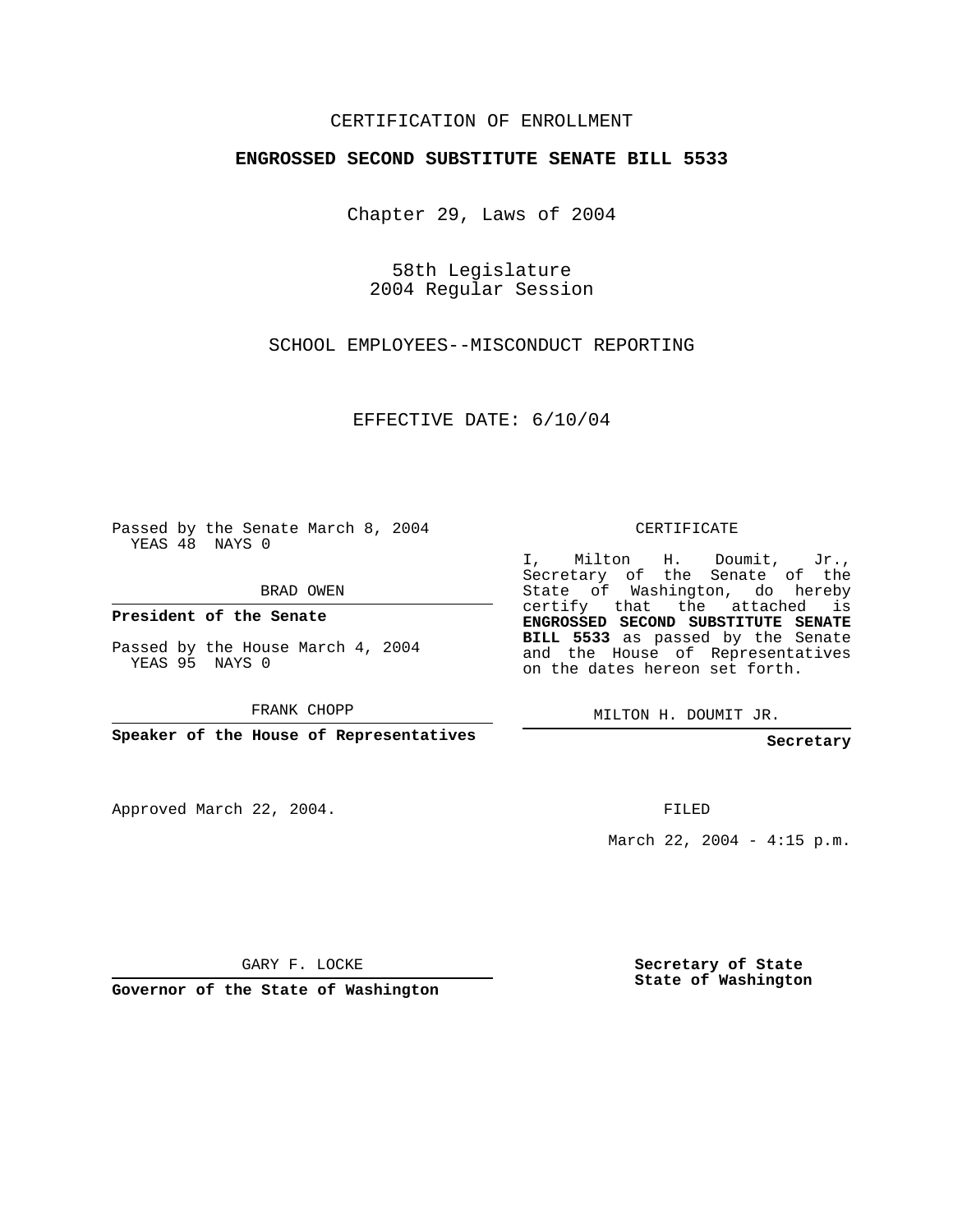## **ENGROSSED SECOND SUBSTITUTE SENATE BILL 5533** \_\_\_\_\_\_\_\_\_\_\_\_\_\_\_\_\_\_\_\_\_\_\_\_\_\_\_\_\_\_\_\_\_\_\_\_\_\_\_\_\_\_\_\_\_

\_\_\_\_\_\_\_\_\_\_\_\_\_\_\_\_\_\_\_\_\_\_\_\_\_\_\_\_\_\_\_\_\_\_\_\_\_\_\_\_\_\_\_\_\_

AS AMENDED BY THE HOUSE

Passed Legislature - 2004 Regular Session

## **State of Washington 58th Legislature 2004 Regular Session**

**By** Senate Committee on Education (originally sponsored by Senators Kohl-Welles, Johnson, McAuliffe, Carlson, Keiser, Rasmussen and Kline)

READ FIRST TIME 02/05/04.

 AN ACT Relating to providing increased access to information on disciplinary actions taken against school employees; adding a new section to chapter 28A.400 RCW; adding a new section to chapter 28A.320 RCW; adding a new section to chapter 28A.410 RCW; creating a new 5 section; and prescribing penalties.

BE IT ENACTED BY THE LEGISLATURE OF THE STATE OF WASHINGTON:

 NEW SECTION. **Sec. 1.** The legislature recognizes that state law requires criminal background checks of applicants for school district employment. However, the legislature finds that, because they generally are limited to criminal conviction histories, results of background checks are more complete when supplemented by an applicant's history of past sexual misconduct. Therefore, the legislature finds that additional safeguards are necessary in the hiring of school district employees to ensure the safety of Washington's school children. In order to provide the safest educational environment for children, school districts must provide known information regarding employees' sexual misconduct when those employees attempt to transfer to different school districts.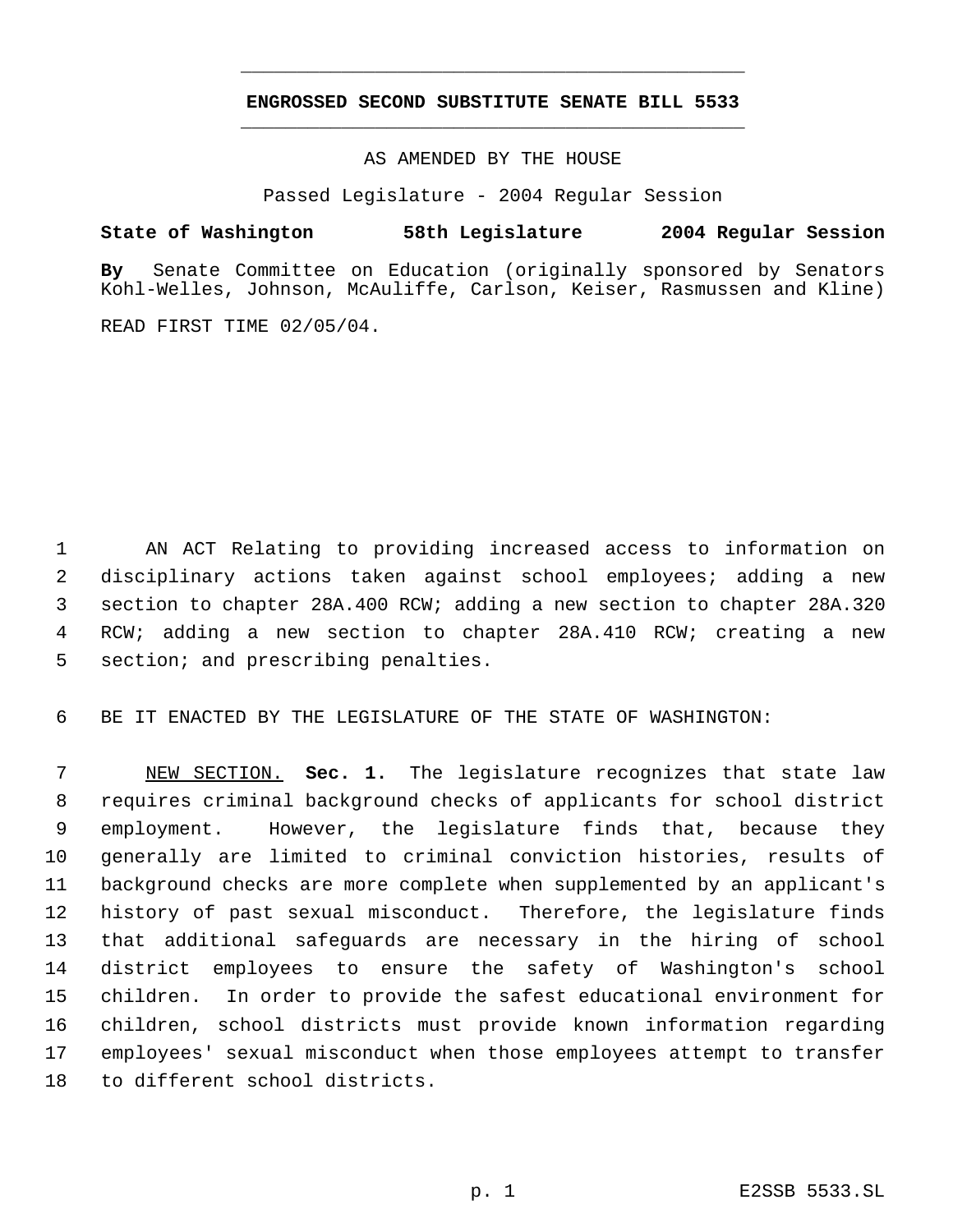NEW SECTION. **Sec. 2.** A new section is added to chapter 28A.400 RCW to read as follows:

 (1) The definitions in this subsection apply throughout this section unless the context clearly requires otherwise.

 (a) "Applicant" means an applicant for employment in a certificated or classified position who is currently or was previously employed by a school district.

(b) "Employer" means a school district employer.

 (2) Before hiring an applicant, a school district shall request the applicant to sign a statement:

 (a) Authorizing the applicant's current and past employers to disclose to the hiring school district sexual misconduct, if any, by the applicant and making available to the hiring school district copies of all documents in the previous employer's personnel, investigative, 15 or other files relating to sexual misconduct by the applicant; and

 (b) Releasing the applicant's current and past employers, and employees acting on behalf of that employer, from any liability for providing information described in (a) of this subsection, as provided in subsection (4) of this section.

 (3) Before hiring an applicant, a school district shall request in writing, electronic or otherwise, the applicant's current and past employers to provide the information described in subsection (2)(a) of this section, if any. The request shall include a copy of the statement signed by the applicant under subsection (2) of this section.

 (4) Not later than twenty business days after receiving a request under subsection (3) of this section, a school district shall provide the information requested and make available to the requesting school district copies of all documents in the applicant's personnel record relating to the sexual misconduct. The school district, or an employee acting on behalf of the school district, who in good faith discloses information under this section is immune from civil liability for the disclosure.

 (5) A hiring district shall request from the office of the superintendent of public instruction verification of certification status, including information relating to sexual misconduct as established by the provisions of subsection (11) of this section, if any, for applicants for certificated employment.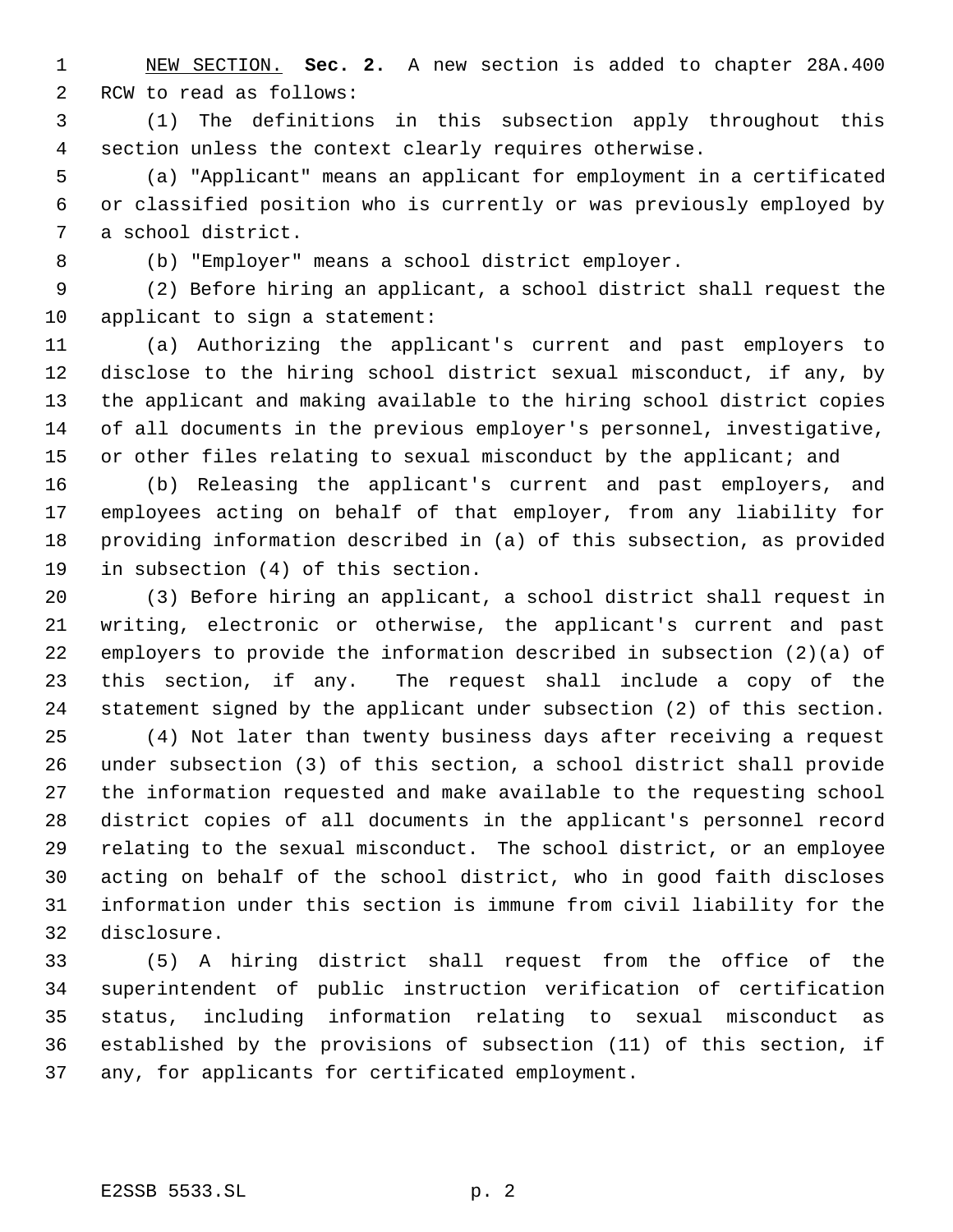(6) A school district shall not hire an applicant who does not sign the statement described in subsection (2) of this section.

 (7) School districts may employ applicants on a conditional basis pending the district's review of information obtained under this section.

 (8) Information received under this section shall be used by a school district only for the purpose of evaluating an applicant's qualifications for employment in the position for which he or she has applied. Except as otherwise provided by law, a board member or employee of a school district shall not disclose the information to any person, other than the applicant, who is not directly involved in the process of evaluating the applicant's qualifications for employment. A person who violates this subsection is guilty of a misdemeanor.

 (9) Beginning September 1, 2004, the board or an official of a school district shall not enter into a collective bargaining agreement, individual employment contract, resignation agreement, severance agreement, or any other contract or agreement that has the effect of suppressing information about verbal or physical abuse or sexual misconduct by a present or former employee or of expunging information about that abuse or sexual misconduct from any documents in the previous employer's personnel, investigative, or other files relating to verbal or physical abuse or sexual misconduct by the applicant. Any provision of a contract or agreement that is contrary to this subsection is void and unenforceable, and may not be withheld from disclosure by the entry of any administrative or court order. This subsection does not restrict the expungement from a personnel file of information about alleged verbal or physical abuse or sexual misconduct that has not been substantiated.

 (10) This section does not prevent a school district from requesting or requiring an applicant to provide information other than that described in this section.

 (11) By September 1, 2004, the state board of education has the authority to and shall adopt rules defining "verbal abuse," "physical abuse," and "sexual misconduct" as used in this section for application to all classified and certificated employees. The definitions of verbal and physical abuse and sexual misconduct adopted by the state board of education must include the requirement that the school district has made a determination that there is sufficient information